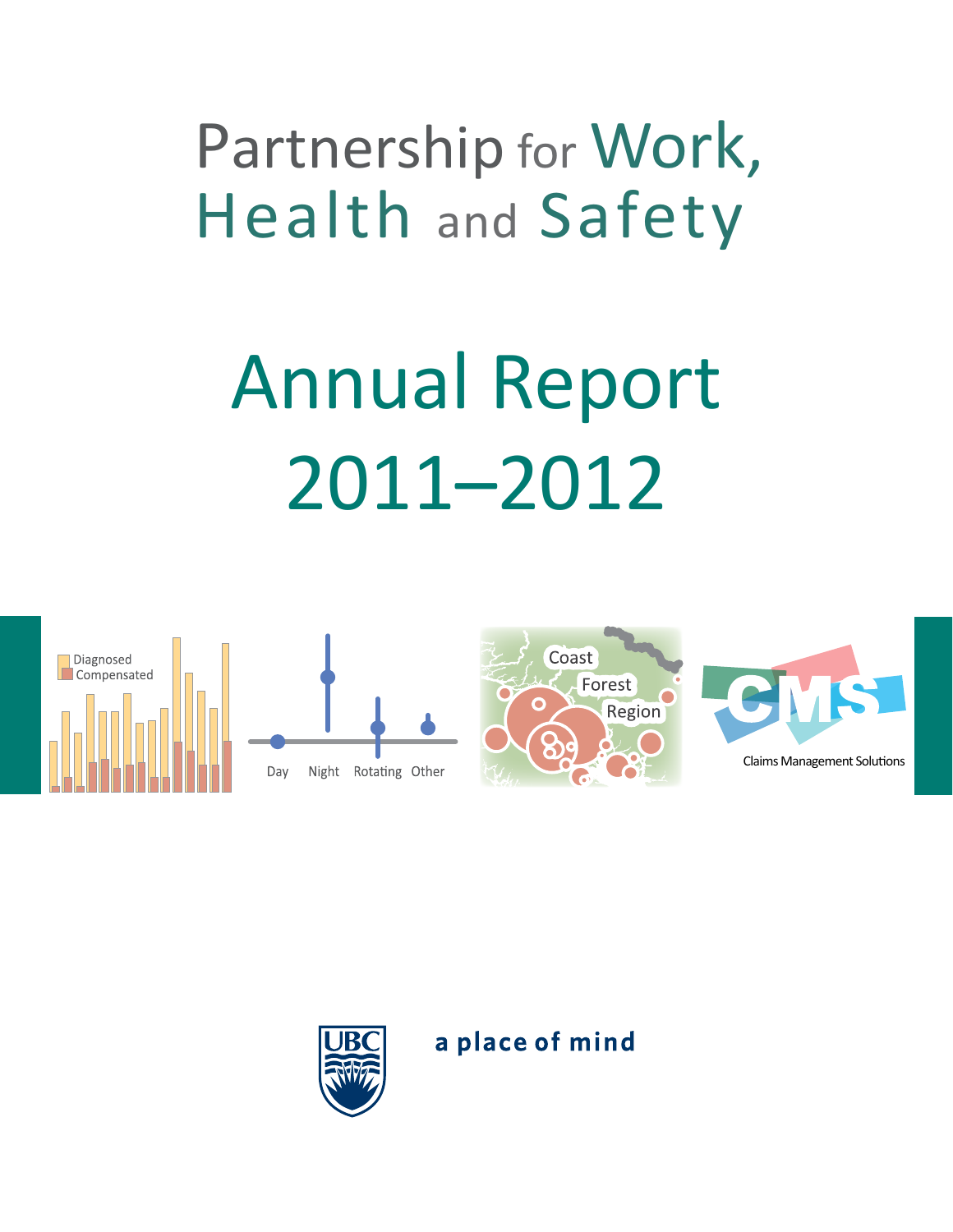This Annual Report was produced by:

Partnership for Work, Health and Safety School of Population and Public Health, Faculty of Medicine University of British Columbia 201–2206 East Mall Vancouver, BC V6T 1Z3 Phone: 604-822-8544 Email: suhail.marino@ubc.ca

You can download this publication from www.pwhs.ubc.ca

How to cite this report: Partnership for Work, Health and Safety. (2012). Partnership for Work, Health and Safety Annual Report 2011–2012. Vancouver: School of Population and Public Health, University of British Columbia.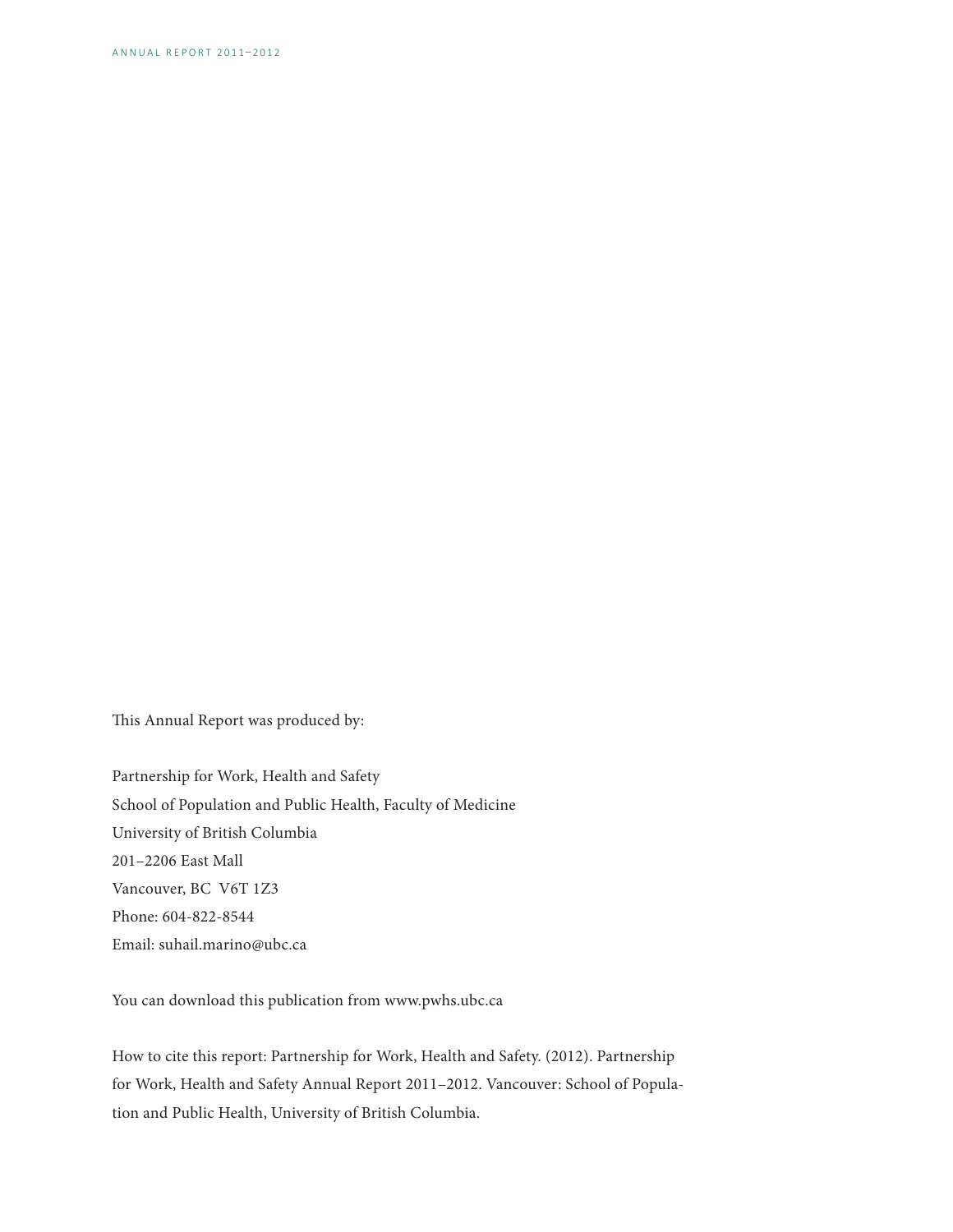# **Contents**

| About the Partnership for Work, Health and Safety                                                                  | $\overline{2}$                                                                           |    |
|--------------------------------------------------------------------------------------------------------------------|------------------------------------------------------------------------------------------|----|
| Goals of the program of research                                                                                   | $\mathcal{L}$                                                                            |    |
| About the School of Population and Public Health 3                                                                 |                                                                                          |    |
| About Population Data BC<br>3                                                                                      |                                                                                          |    |
| 2011-2012 Research Highlights<br>Mesothelioma compensation<br>$\overline{4}$<br>Serious work-related injuries<br>5 | 4                                                                                        |    |
| Data development<br>6                                                                                              | Understanding the relationship between sex, gender, work injury, and disability duration | 5. |
| Knowledge translation and exchange                                                                                 | 7                                                                                        |    |
| Strategic Focus of Future Partnership Research                                                                     | 10                                                                                       |    |
|                                                                                                                    | Evaluating the effectiveness of occupational health and safety programs and regulations  | 10 |
| A comparative research agenda                                                                                      | 10                                                                                       |    |
| <b>Celebrating Trainees</b><br>12                                                                                  |                                                                                          |    |
|                                                                                                                    | Evaluating the effect of prevention activities: Q and A with doctoral student Kim McLeod | 13 |
| <b>Publications and Awards</b><br>14<br>Published<br>14<br>In preparation<br>14                                    |                                                                                          |    |
| Presentations (peer-reviewed, oral)                                                                                | 14                                                                                       |    |
| Presentations to stakeholders<br>16                                                                                |                                                                                          |    |
|                                                                                                                    | Awards held by partnership investigators and students during 2011-2012<br>16             |    |
| Grants held during 2011-2012 16                                                                                    |                                                                                          |    |
| Partnership affiliated grants during 2011-2012                                                                     | 17                                                                                       |    |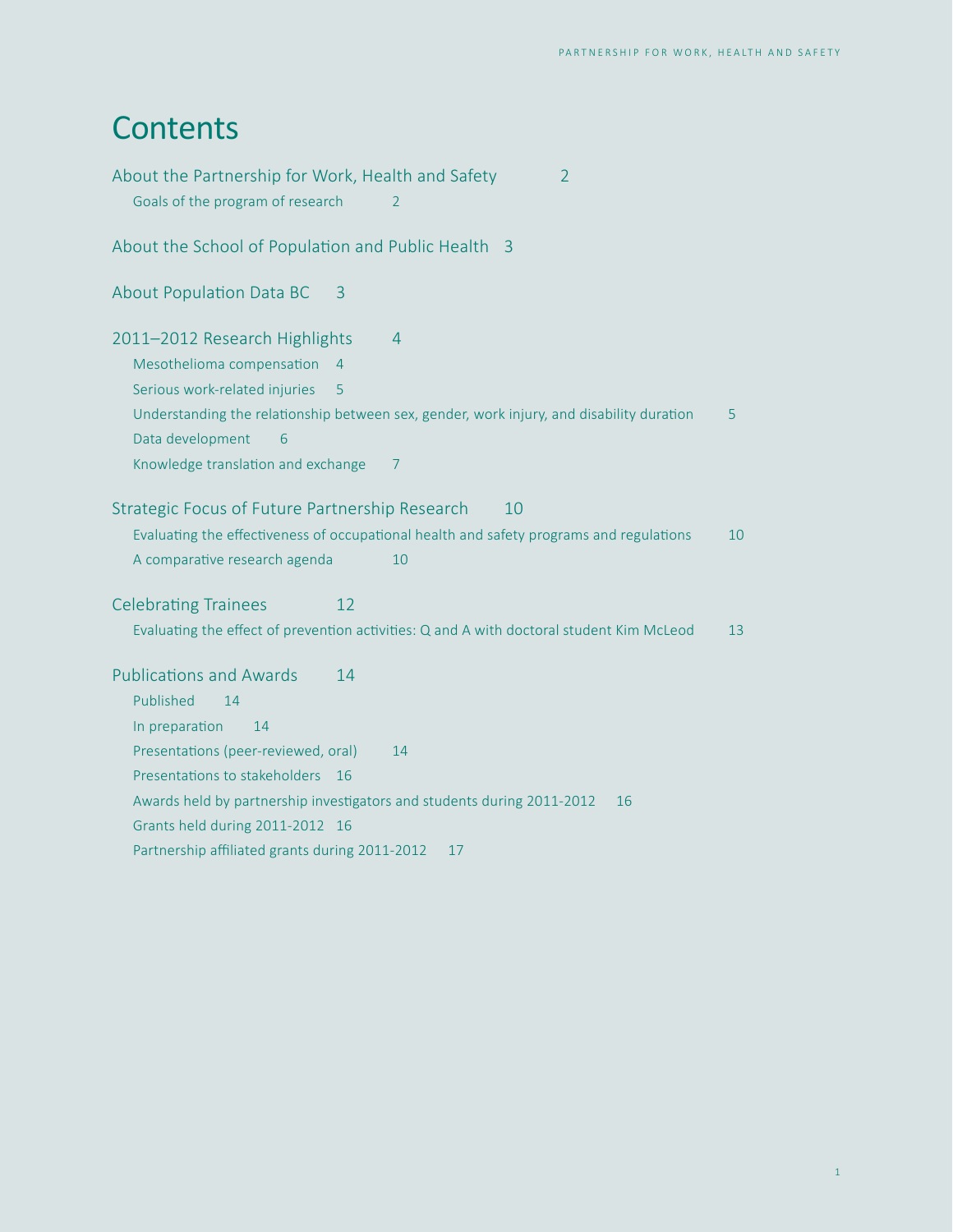# <span id="page-3-0"></span>About the Partnership for Work, Health and Safety

The partnership between WorkSafeBC (BC's Workers' Compensation Board) and the University of British Columbia (UBC) aims to address current and emerging issues of work-related health in BC. The Partnership takes the lead in work-related health research by developing and promoting the use of routinely collected health and compensation data from multiple sources via our data partner, Population Data BC. The data allows us to conduct research on the entire working-age population over a 25 year period, providing a unique and comprehensive portrait of the health and well-being of BC's workers. Partnership researchers are also active in developing and enhancing the occupational and exposure data holdings of Population Data BC.

The Partnership team is comprised of a diverse and multidisciplinary group of faculty, students, and staff, situated in the School of Population and Public Health in the Faculty of Medicine at UBC. The research leads are Drs. Mieke Koehoorn and Chris McLeod. Prior to May 2012, the Partnership for Work, Health and Safety was called the WorkSafeBC-Centre for Health Services and Policy Research (CHSPR) Research Partnership.

## Goals of the program of research

- To conduct surveillance of occupational diseases and injuries in BC.
- To assess the effectiveness of WorkSafeBC policies, regulations and practices in reducing work– related injuries and diseases and in promoting timely and successful return to work.
- To lead the development of WorkSafeBC data for research use in BC and across Canada.

For more information about the Partnership for Work, Health and Safety, please visit *[www.pwhs.ubc.ca.](http://www.pwhs.ubc.ca)*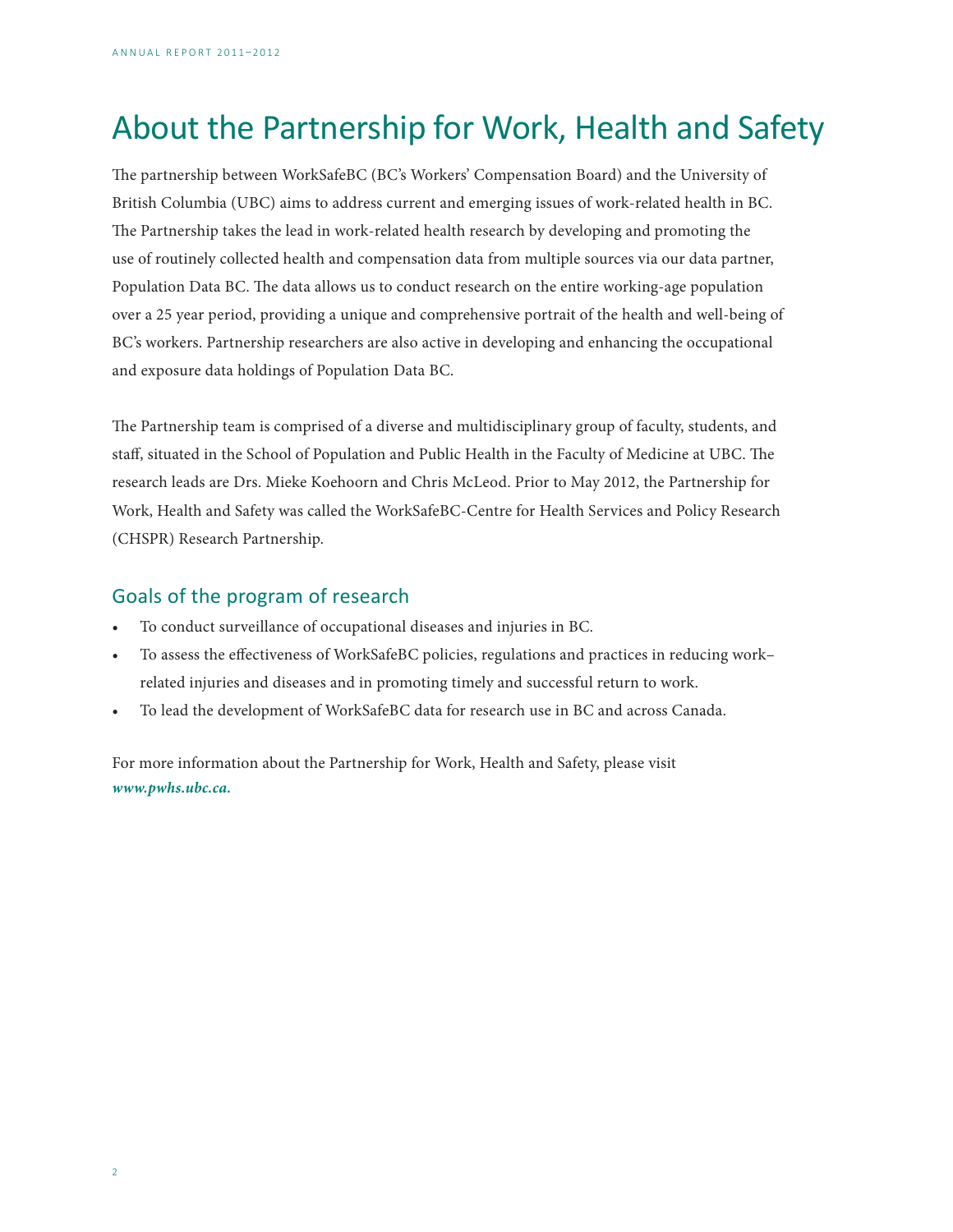# <span id="page-4-0"></span>About the School of Population and Public Health

The School of Population and Public Health (SPPH) aims to improve the health of communities and to promote health equity at home and around the world by acting on the socioeconomic, cultural, biological, developmental, environmental and genetic determinants of health and their interactions. SPPH is part of the Faculty of Medicine at UBC. Many Partnership student trainees are SPPH graduate students.

For more information about SPPH, please visit *www.spph.ubc.ca.*

# About Population Data BC

Population Data BC is a multi-university, nationally active and recognized data and education resource facilitating interdisciplinary research and teaching on the determinants of human health, well-being and development. While respecting and adhering to legislation and protocols governing access to sensitive information and protecting individual privacy, our work strives to ensure that:

- Researchers have timely access to data and training.
- Researchers have access to data that address research questions on human health, well-being and development.
- Research using these data informs policy-making and leads to healthier communities.

For more information on Population Data BC, please visit *www.popdata.bc.ca.*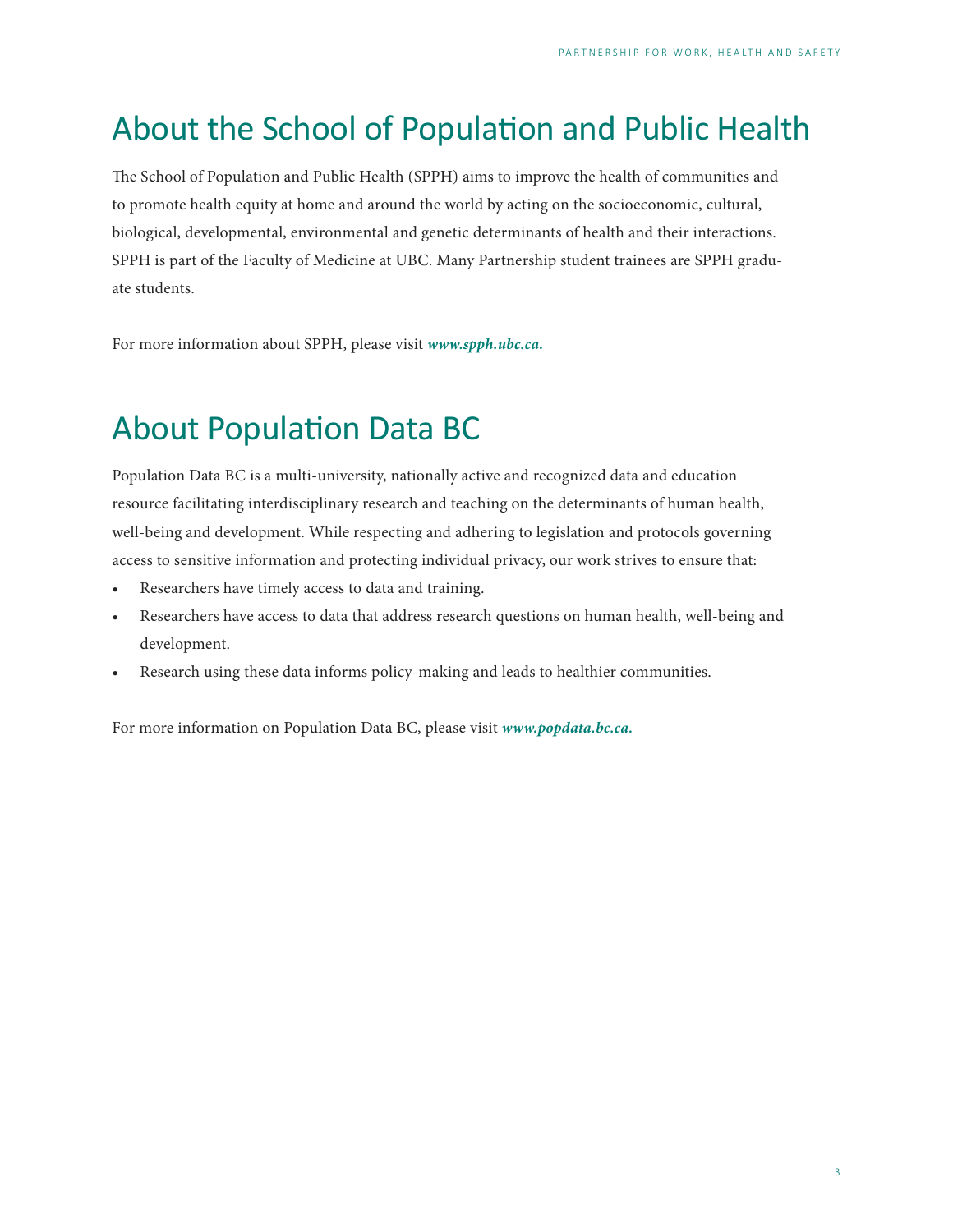# <span id="page-5-0"></span>2011–2012 Research Highlights

Our activities in the past year have focused on:

- 1. Mesothelioma compensation
- 2. Serious work-related injuries
- 3. Understanding the relationship between sex, gender, work injury, and disability duration
- 4. Data development
- 5. Knowledge translation

### Mesothelioma compensation

Mesothelioma is a rare form of cancer with a single, well-established cause: exposure to asbestos or related minerals. More than 80% of mesothelioma cases are caused by workplace exposures, and because of the long latency between exposure and disease, cases of mesothelioma are expected to peak between 2015 and 2019. Our previous research has shown that less than half of individuals with mesothelioma listed in the BC Cancer Registry file a workers' compensation claim for their disease.

Through a grant from WorkSafeBC's Innovation at Work, this past year we have investigated reasons why individuals do or do not seek compensation, as well as avenues for effectively communicating information to them about occupational disease and compensation. We have also investigated why physicians may or may not provide advice or recommendations to patients on occupational disease and compensation.

Mesothelioma patients were recruited to participate in our study between July 2011 and September 2012. Twenty-six patients, family members, and close friends participated in a semi-structured interview. The interview collected information about the patient's medical history, work history and asbestos exposure, and experiences with issues relating to workers' compensation. Between October 2011 and May 2012, 24 physicians, including thoracic surgeons, respirologists, and medical oncologists, were recruited to participate in a brief telephone interview that presented a patient vignette as well as questions addressing the physicians' knowledge of, and attitudes towards, occupational disease and workers' compensation.

Preliminary results suggest that physicians are the first, primary, and often only source of information about compensation. Most patients rely on a family member or friend as an advocate to initiate the claim, but this process seems to work most smoothly when the physician initiates the claim process. Family and friends may also be successful, but report difficulties with understanding the application process and that the amount of time between diagnosis and first contact with WorkSafeBC can be frustrating.

*"So at this point I'm kind of relying on my oncologist. He's supposed to be the specialist. And [I] buffer everything else with what he has to*   $say.$ <sup>"</sup>  $\sim$  Sample interview quote from a patient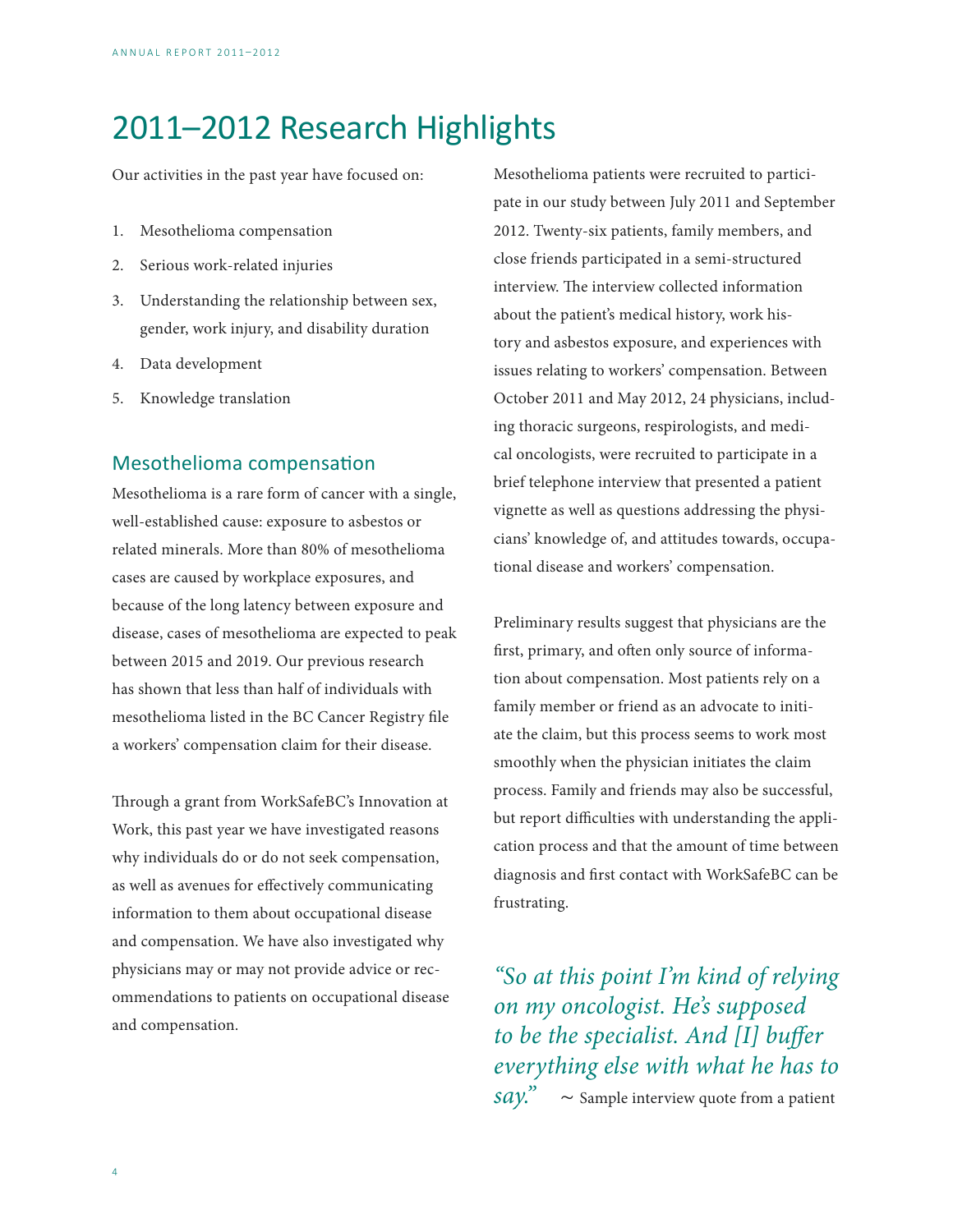## <span id="page-6-0"></span>Serious work-related injuries

While there has been a reduction in overall workplace injuries in Canada over the past two decades, serious injuries and fatalities have not decreased commensurately in some worker populations. Serious injuries result in severe medical diagnoses, longer periods of disability, and higher compensation costs, and thus are key targets for injury prevention and control initiatives.

Over the past year, the Partnership team has investigated the burden of serious work-related injuries and fatalities using population-based data from WorkSafeBC. The findings from this research have provided policy makers with new evidence and insight on where to focus occupational health and safety programs in BC, and can be viewed in the open-access journal *PLoS ONE*, in a guest blog post on the *BC Medical Journal* website, and in a feature article in the May/June issue of *WorkSafe Magazine.*

We are now focusing on an integrated occupational injury surveillance program that examines serious injuries as a key outcome measure across several studies. This research, led by Partnership co-leads Drs. Mieke Koehoorn and Chris McLeod, will provide a comprehensive understanding of the causes and consequences of these injuries, and will inform the development of occupational health and safety programs to protect BC's workforce.

# Understanding the relationship between sex, gender, work injury, and disability duration

Socioeconomic changes in Canada have resulted in the entry of more women into the labour force and into a wider variety of occupations and industries. And, as the participation rate of women has increased, so has the number of work-related injuries and illnesses experienced by women. Over the past 30 years, for example, there has been an increase in the proportion of accepted time-loss claims for female workers in Canadian jurisdictions.

There is a growing recognition that disparities exist in health care access, utilization and health outcomes for men and women. For example, men and women may experience different workers' compensation and return to work outcomes based on gender (i.e., social expectations and role differences between men and women) and sex (i.e., biological differences between males and females). Men and women may also have variations in risk and exposures even within the same job title, suggesting that biological, interpersonal, or institutional differences by sex/gender may lead to differential exposures or responses to workplace risks; or differences in the way men and women seek, receive, and utilize treatment and health services following injury or illness.

However, there is little known about sex/gender differences in work-related injury and illness, workers' compensation, or disability outcomes within the Canadian context. Understanding these disparities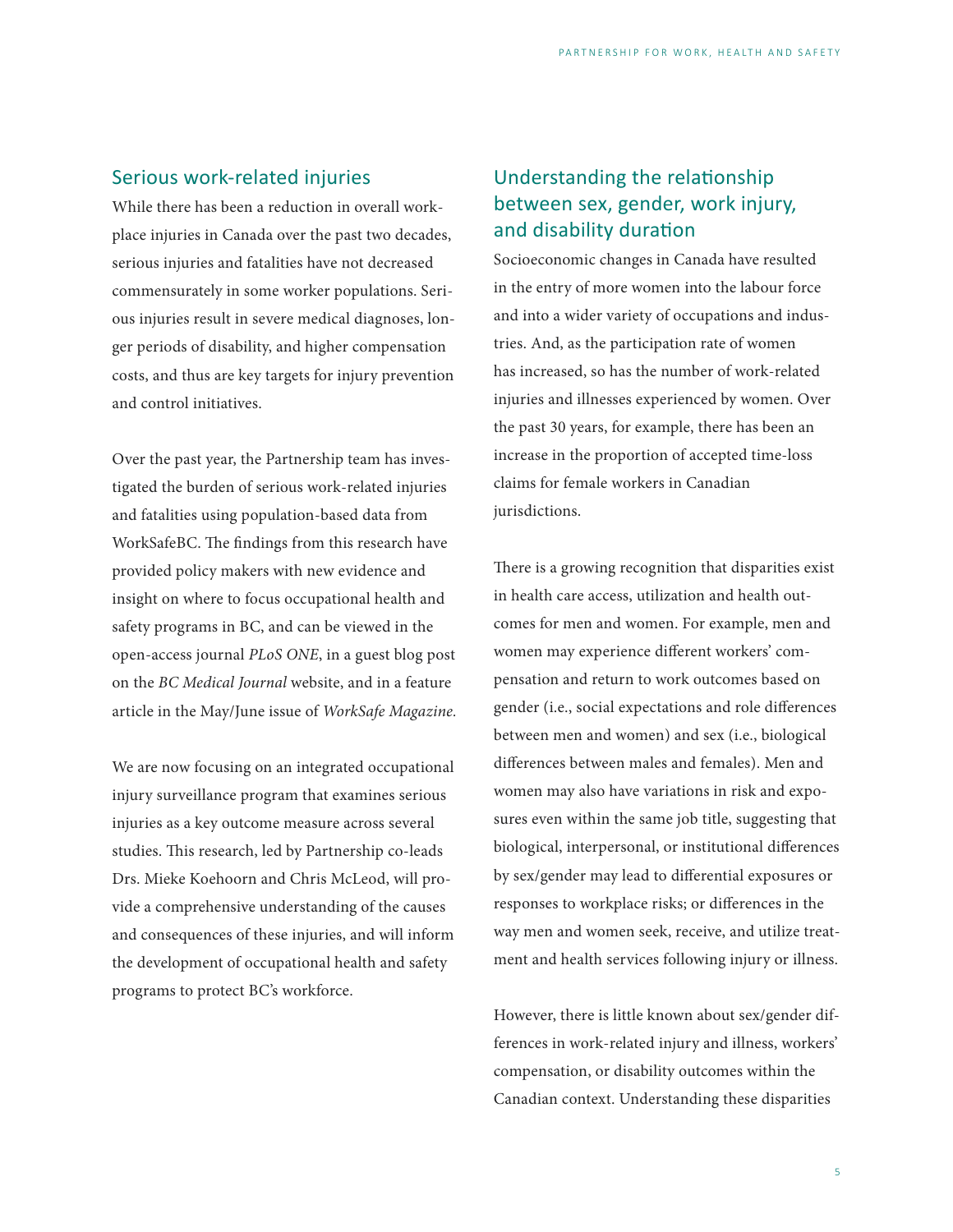<span id="page-7-0"></span>by sex/gender is key to developing effective injury prevention and workers' compensation policies, especially since women now make up half of the labour force in Canada and both men and women are working in greater numbers in non-traditional occupations.

Our research team, led by Partnership co-lead Dr. Mieke Koehoorn, is conducting a CIHR-funded study to examine gender/sex differences in work injury and illness rates among workers in the same occupation and industry, as well as differences in workers' compensation experiences for the same work injury or illness. This study will provide new evidence and insight into potential gender/sex differences in workers' compensation experiences (as measured by work injury/illness rates, workrelated disability outcomes, and health care utilization measures), and will inform a longer-term research agenda that investigates why differences may exist in risk or exposures for men and women, or in the way women and men seek, receive, or accept health care benefits and services for the same injury or illness.

## Data development

Using routinely collected data for research allows us to investigate important occupational health-related questions in a cost-effective and timely manner. We are proud to act as leaders in providing Work-SafeBC data expertise and guidance to the research community nationally and internationally as well as to our partner Population Data BC.

### *Figure 1: Differences in wage-loss days for fractures between men and women in two occupational sectors*

Fractures in health care occupations



Fractures in primary resource occupations



This past year, our data analysts successfully designed and built a new research database that became part of the Population Data BC holdings, using the data from WorksafeBC's new Claims Management System (CMS). The Partnership team developed extensive documentation and was able to validate and include new variables in Population Data BC's Data Access Application checklist, availalble at *[www.popdata.bc.ca/data/internal/occu](http://www.popdata.bc.ca/data/internal/occupational/wsbc)[pational/wsbc.](http://www.popdata.bc.ca/data/internal/occupational/wsbc)*

The current focus of the Partnership's data development work is expanding the use of claims-level and firm-level data, as well as validating the detailed return-to-work/disability and cost data.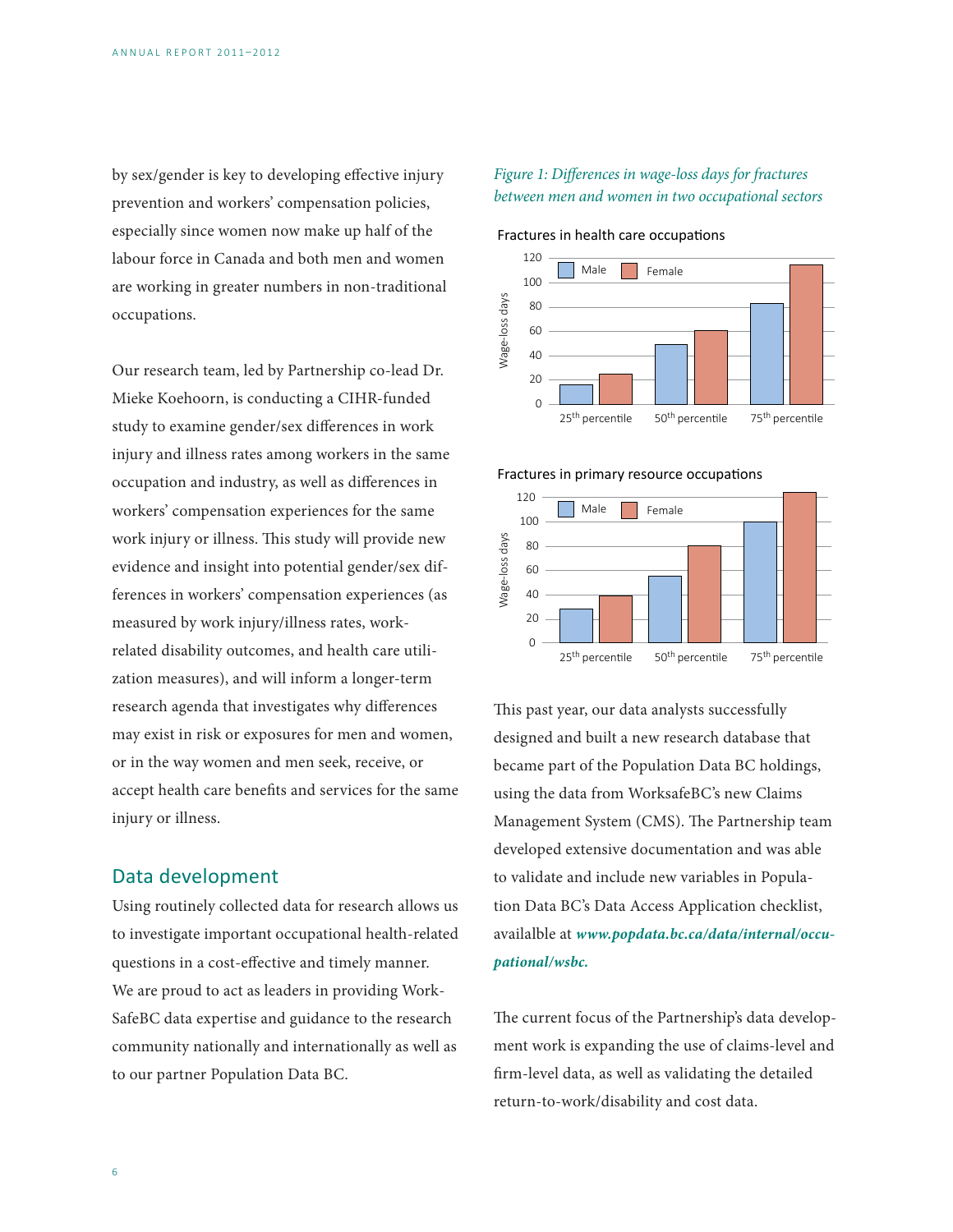## <span id="page-8-0"></span>Knowledge translation and exchange

The Partnership team is committed to ensuring that the results of its research activities are relevant and available to researchers, practitioners, and occupational health policy makers. Throughout 2011-2012 we have placed special emphasis on communicating our findings to knowledge users. Our communication strategy has focused on reaching our audience through diverse channels, including our web site, conference presentations, community engagement, and publication in online, open-access journals. We are pleased to report that our work has also been shared by others in a variety of newsletters, presentations, and web postings.

mission and history of the Partnership and its staff, faculty, and collaborators.

Over the six months since the site launch, *[www.](http://www.pwhs.ubc.ca) [pwhs.ubc.ca](http://www.pwhs.ubc.ca)* has received 900 unique visitors, and half of all visits have been from returning visitors. Traffic has been increasing each month, with 216 visits in July 2012, 225 in August, 261 in September, and 275 in October. Visitors are primarily Canadian, with a small proportion visiting from 50 other countries. The most viewed sections have been the home page, the 'About Us' section, and the research page about serious injuries.

#### The new Partnership web site

In May 2012 we launched a new web site, at *[www.pwhs.ubc.ca](http://www.pwhs.ubc.ca)*. The home page features the results of recent Partnership research projects, lists regularly-updated news items, and invites readers to further explore our four research areas (injury and disease surveillance; determinants of work injury and illness; policy and program evaluation; and data development). The site also features an extensive, searchable database of our publications, including journal articles, reports, and posters and slide presentations from conferences, and it provides information about the



#### *Figure 2: The home page of the Partnership web site, at [www.pwhs.ubc.ca](http://www.pwhs.ubc.ca)*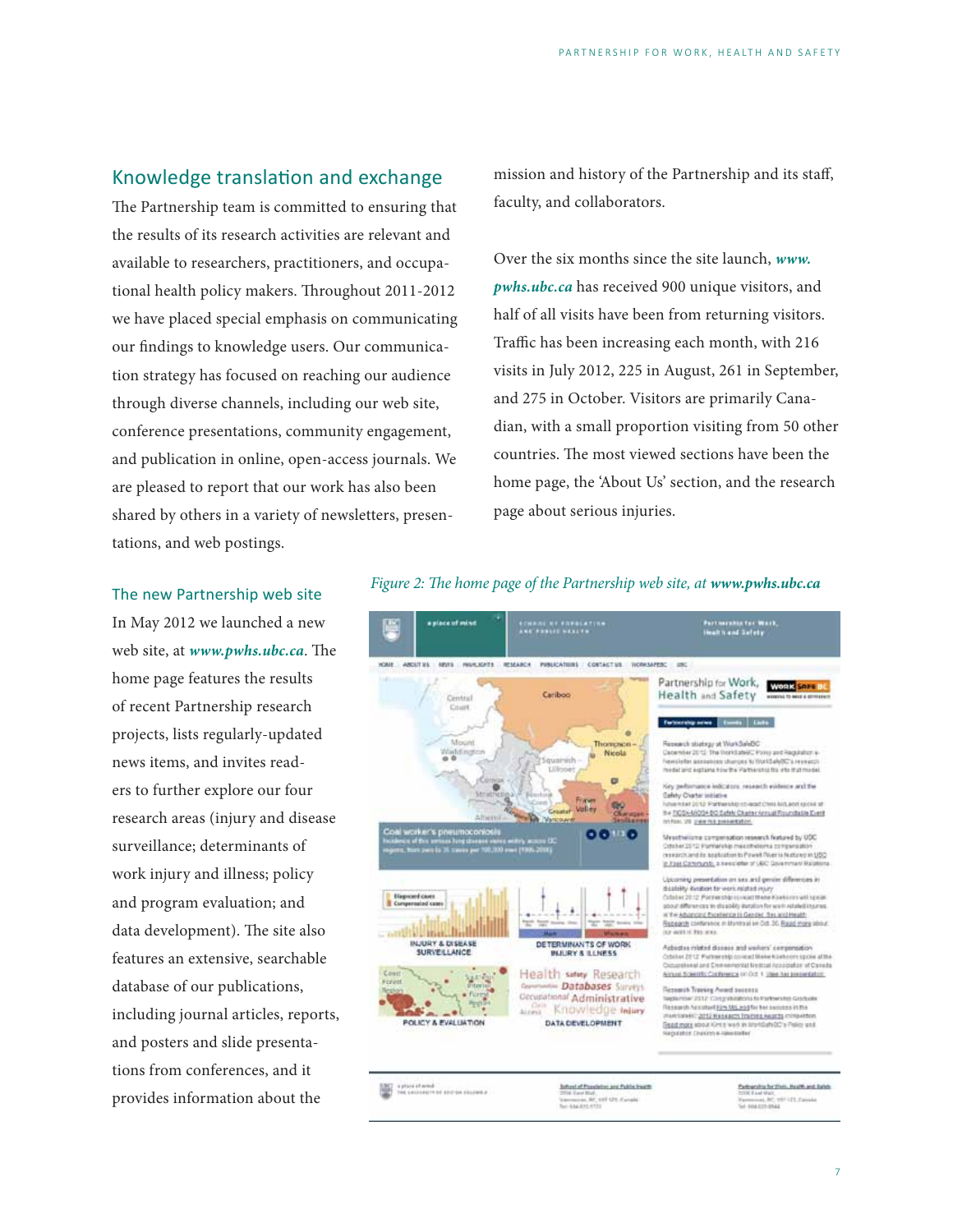#### Presence at conferences

The Canadian Association for Research on Work and Health conference was hosted by WorkSafeBC in Vancouver in June 2012. Partnership faculty and staff contributed in myriad ways:

- Co-lead Dr. Chris McLeod served on the scientific advisory committee.
- Co-lead Dr. Mieke Koehoorn delivered a keynote presentation about using existing data for work and health research.
- Partnership researchers gave a series of presentations on gender differences in disability duration, wood dust exposure and sino-nasal cancer risk, and mesothelioma compensation.
- A Partnership booth provided information about our work and our web site, and was the site of many informal but fruitful conversations throughout the event.

Partnership research was also presented at several other conferences this year. In March 2012 Dr. Chris McLeod gave a presentation about age, gender, and serious injuries and a poster about risk of injury for BC tree-fallers at the International Commission on Occupational Health Congress 2012 in Mexico. In October 2012 Dr. Mieke Koehoorn gave a presentation about differences in disability duration for work-related injuries at the Advancing Excellence in Gender, Sex and Health Research conference in Montreal. Dr. Koehoorn also engaged directly with physicians about asbestos-related dis-

ease and workers compensation by speaking at the Royal College of Physicians and Surgeons Canadian Lung Cancer Conference in Vancouver in January 2012 and the Occupational and Environmental Medical Association of Canada Annual Scientific Conference in Vancouver in October 2012.

#### Presence in the community

The Asbestos-related Research, Education and Advocacy Fund (AREA Fund) hosted a community walk in Powell River, BC in June 2012 to raise awareness of the hazards of asbestos and to honour victims of asbestos-related disease. Guests include Winnipeg MP and asbestos activist Pat Martin, MLA Nicholas Simons, Mayor Dave Formosa, union leaders, and individuals from the medical and research community. Partnership researchers attended the event to support the AREA Fund, to recruit participants for our most recent mesotheli-



*Partnership staff Susan Schmok (L) and Suhail Marino (R) volunteering at the registration table at the AREA Fund Asbestos Walk in June 2012 Photo credit: Tracy Ford*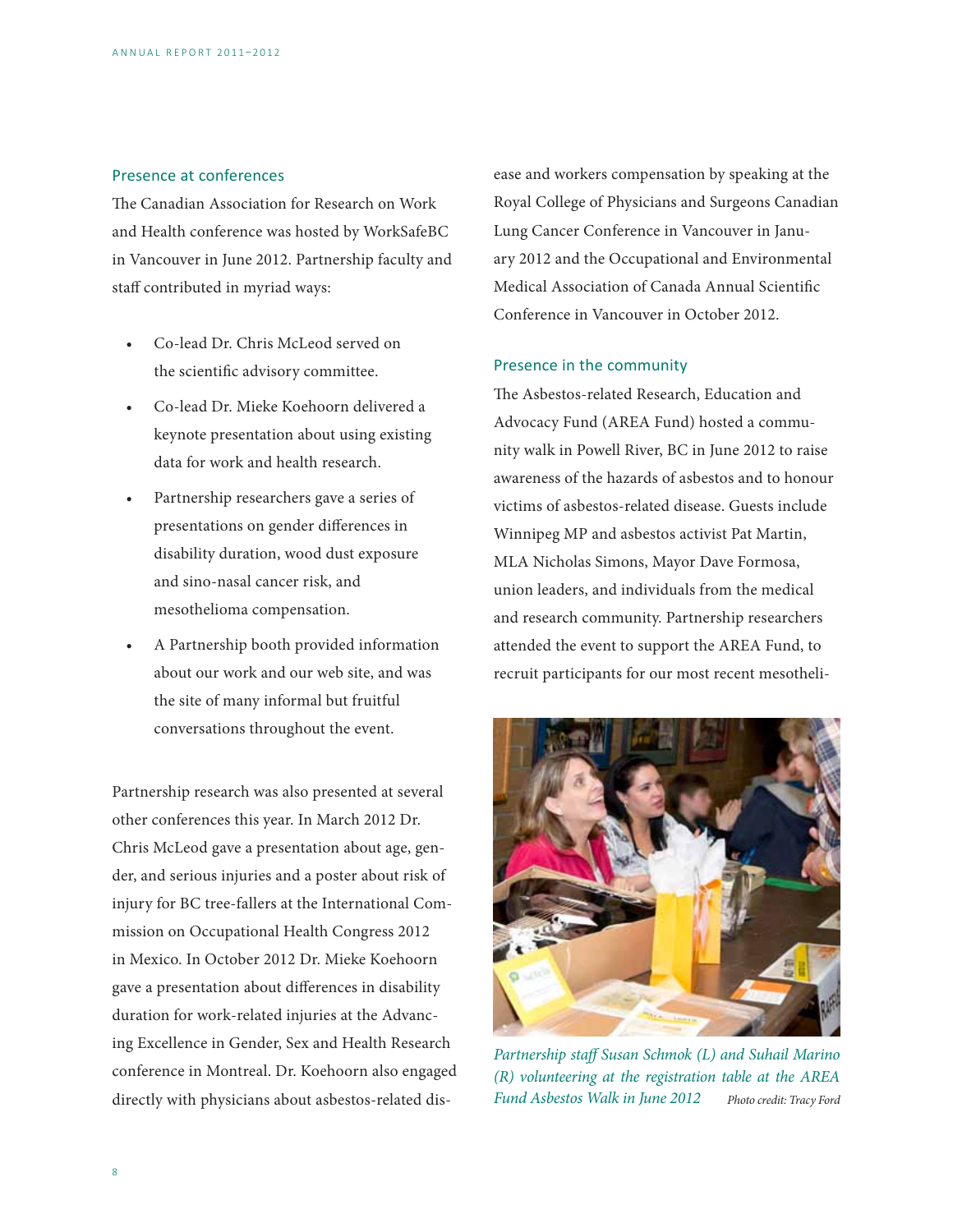oma study, and to spread awareness of the Partnership among the asbestos-advocacy community.

Our mesothelioma compensation research was also featured in the *[Powell River–Sunshine Coast](http://governmentrelations.ubc.ca/files/2012/10/UBCIYC2012OctPOWE.pdf)  [edition](http://governmentrelations.ubc.ca/files/2012/10/UBCIYC2012OctPOWE.pdf)* of *UBC In Your Community*, a newsletter produced by UBC Government Relations. The newsletter is distributed to local and provincial government officials.

#### Research uptake

Partnership research on serious injuries published in *PloS ONE* in June 2012 sparked attention in the *BC Medical Journal*, the *Speaking of Safety* blog, *WorkSafe Magazine*, and *Canadian Occupational Safety Magazine*. A feature article in the May/June edition of *Canadian Occupational Safety Magazine*  was viewed over 1,400 times and led to 25 direct referrals to our web site.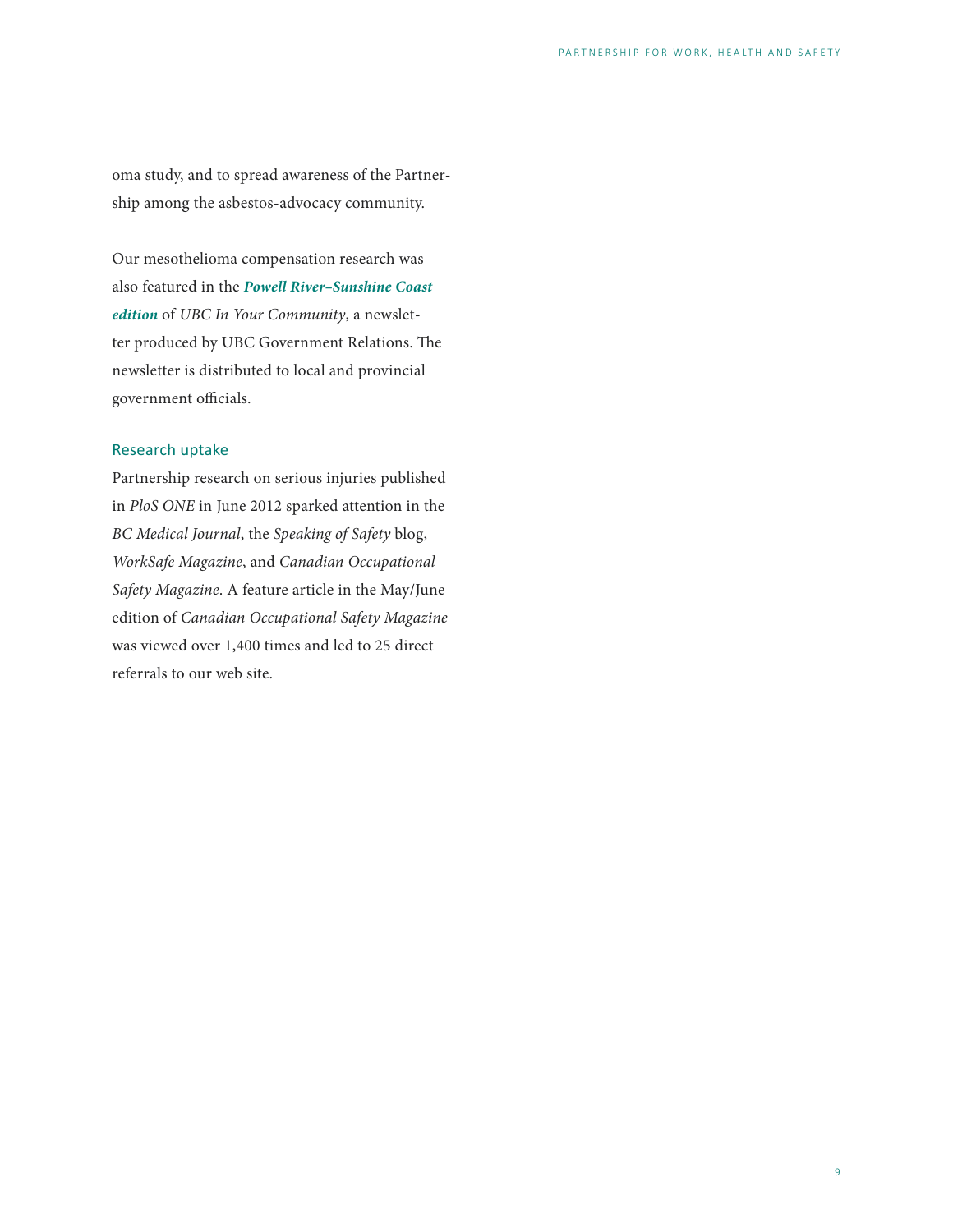# <span id="page-11-0"></span>Strategic Focus of Future Partnership Research

Two new areas of research have emerged as strategic foci over the last year: the evaluation of occupational health and safety programs and regulations and the development of a national and international comparative research agenda. We are also increasing our focus on the effects of sex and gender on injury risk and disability duration. Providing evidence that supports the reduction of serious work injuries and illnesses and that reduces disability duration will continue to be a cross-cutting focus of Partnership research. We will also continue the occupational health surveillance of respiratory lung disease and cancer.

# Evaluating the effectiveness of occupational health and safety programs and regulations

Occupational health and safety interventions, including regulatory approaches, programs and management systems, are key strategies for reducing worker injury and illness in BC and abroad. Examples include inspections, citations and penalties; the requirement for firms to have joint labour and management health and safety committees and/or to conduct routine hazard assessment; and the implementation of integrated health and safety management systems. The Partnership's goal is to work with WorkSafeBC and other stakeholders to conduct rigorous evaluations of these programs in BC.

The Partnership is developing three projects in this WorkSafeBC priority area: management system and audit implementation, the FIOSA-MIOSA BC Safety Charter evaluation, and research on the impact of prevention activities. The Partnership will be evaluating the effect of voluntary occupational health and safety regulations on participating firms' claim rates and health and safety experience. We are working with the FIOSA-MIOSA Safety Alliance of BC (the occupational health and safety association of the food processing and manufacturing industries) to evaluate their recent BC Safety Charter initiative. And, under the supervision of partnership co-lead Chris McLeod, PhD trainee Kim McLeod's PhD dissertation will examine the effectiveness of WorkSafeBC prevention activities with a focus on inspections, citations and penalties.

# A comparative research agenda

The Partnership is pioneering collaboration on comparative, inter-jurisdictional research in occupational health and safety and workers' compensation.

Many Canadian provinces and international jurisdictions use similar outcome measures to assess system performance, including severe work-related injuries and long duration claims. Analyses of these outcome measures through a comparative approach are more powerful than those from single juris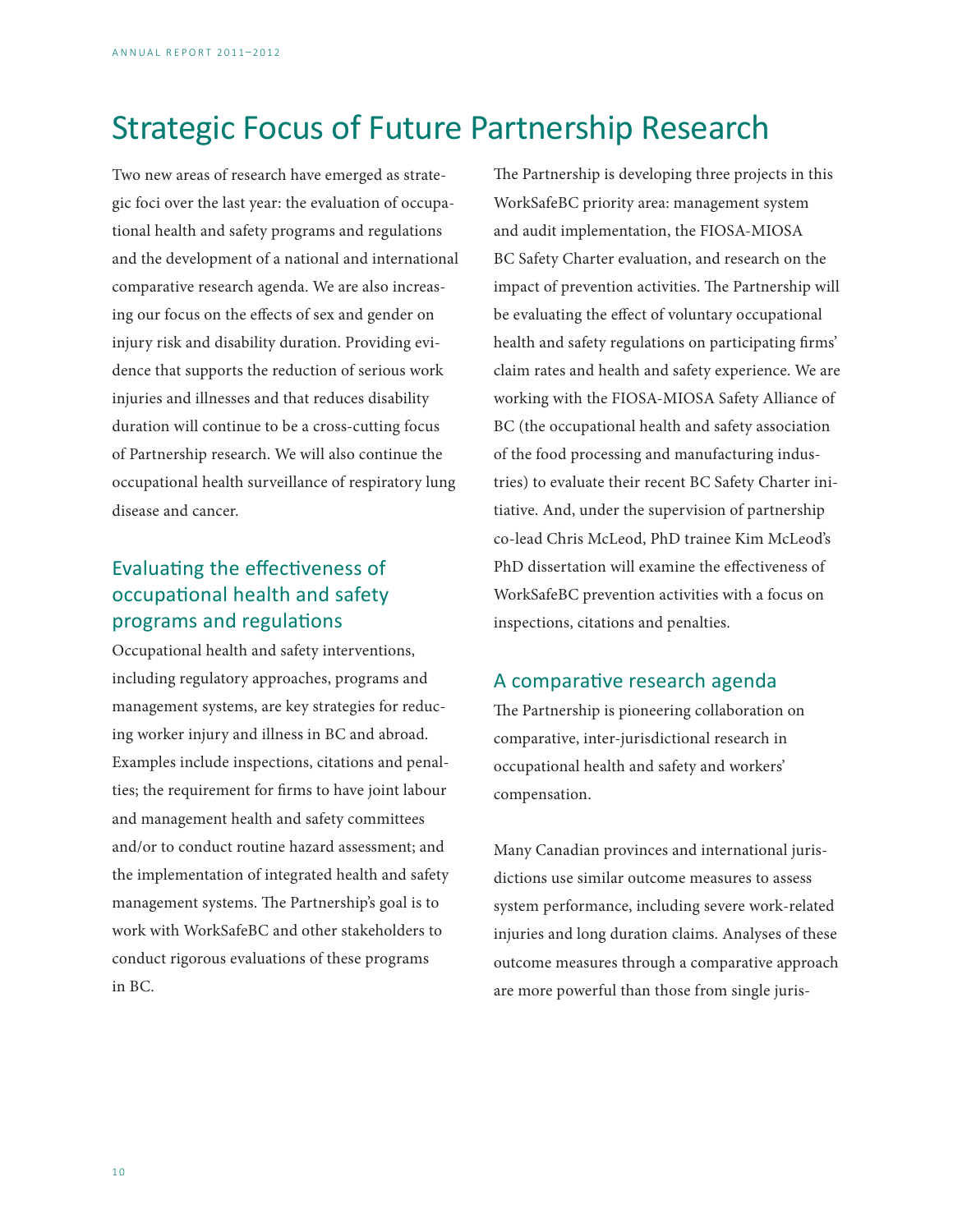diction study because it is possible to control for additional sources of variation that may be driving the findings and to take advantage of natural policy experiments. Comparative investigations are occurring nationally among Canadian provinces and internationally among Canadian jurisdictions and other countries with similar occupational health and safety and compensation systems.

#### National collaboration

Our research team, led by Drs. Chris McLeod and Mieke Koehoorn, and co-investigators from the Institute for Work & Health in Ontario and the University of Manitoba have received funding from the Workers Compensation Board of Manitoba to identify the key drivers of severe injuries and long duration claims within and across BC, Manitoba and Ontario. The research builds on methods the investigative team have used and validated on workers' compensation data in BC and Ontario.

#### International collaboration

Dr. Chris McLeod and Dr. Alex Collie of the Institute for Safety, Compensation and Recovery Research in Victoria, Australia are spearheading the development of an international collaboration to conduct cross-jurisdictional comparative research that enhances understanding of occupational health and safety and workers' compensation systems and that leads to positive changes within the collaborating jurisdictions. The collaboration seeks to bring

together knowledge users and researchers from Canadian provinces, Australian states and New Zealand. The goal over the next year is to formalize the collaboration, develop comparable data, conduct pilot research, and develop a research agenda that will use the comparative approach to inform policy and practice in BC and in other participating compensation systems.

Partnership co-lead Chris McLeod joins UBC School of Population and Public Health as Assistant Professor Dr. Chris McLeod's new position as Assistant Professor with the UBC School of Population and Public Health positions him to expand the national and international comparative research agendas and promises to strengthen the Partnership's ability to lead, collaborate and secure funding.

*"I am excited about the opportunity to work with SPPH, WorkSafeBC and our other partners to expand the Partnership agenda and its impact. My goal over the next five years is to see our research play a greater role in informing policy and practice in BC and beyond."*

 *~* Dr. Chris McLeod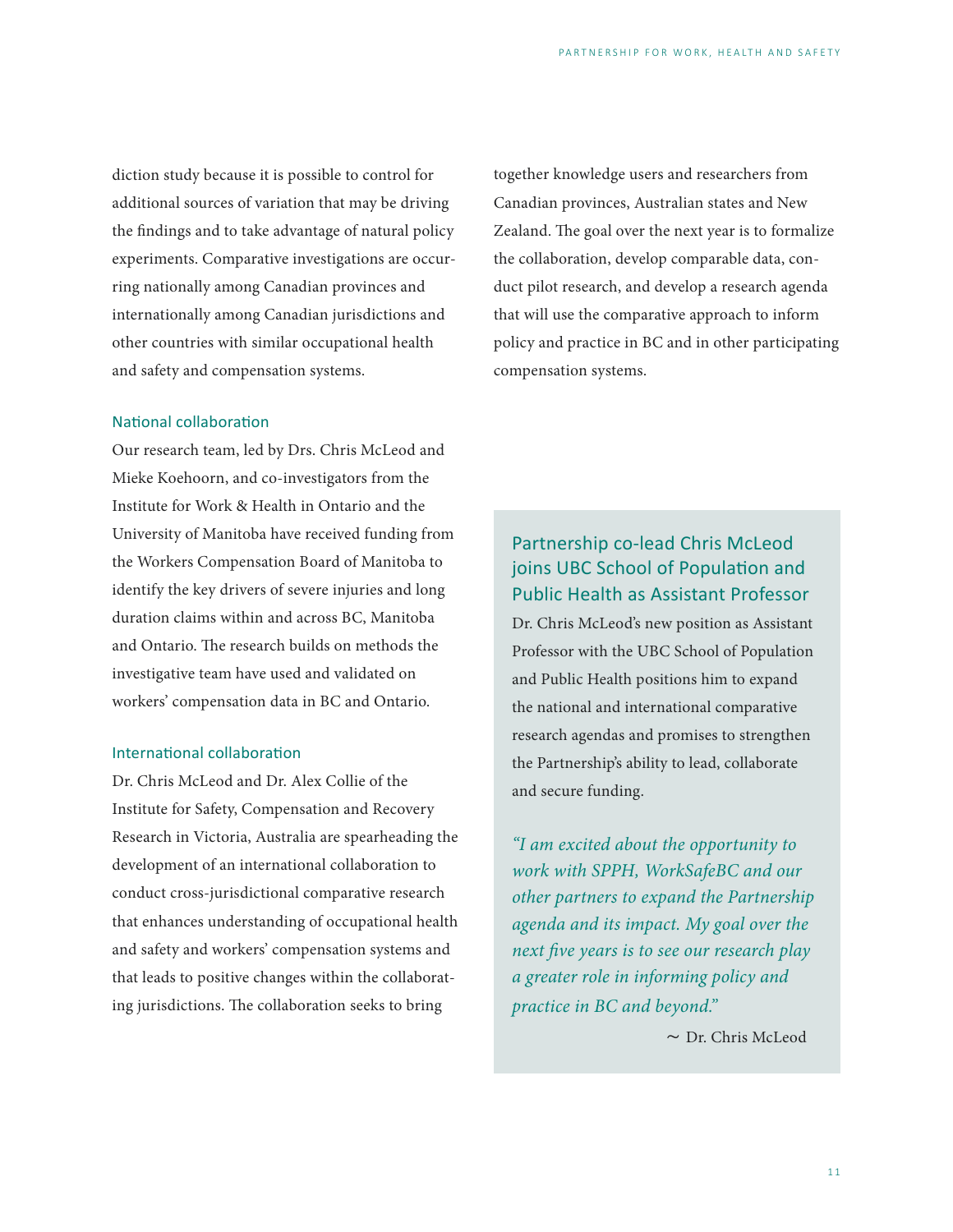# <span id="page-13-0"></span>Celebrating Trainees

The Partnership works with UBC graduate students interested in policy-relevant occupational health research. Over the past year, two of our trainees graduated and one earned an important research award.

- Kim McLeod (PhD student, SPPH) was successful in the WorkSafeBC 2012 Research Training Award competition. Her project, entitled *Workplace Safety Regulatory Activities in British Columbia: The Effect of Prevention Activities on Workplace Injury Rates* is part of her doctoral studies in SPPH and will make an important contribution to Partnership research.
- Billy Quirke (MSc, SPPH) worked on several Partnership projects as a research assistant. He graduated with an MSc in Occupational and Environmental Hygiene in May 2012. In September 2012 Billy was hired by the Partnership as a research coordinator. He is now responsible for several projects evaluating firm-level incentives and regulations.
- Imelda Wong (PhD, SPPH) investigated the association of shift work and the risk of work injury. Her paper *Shift work trends and risk of work injury in Canada* was published in the *Scandinavian Journal of Work, Environment and Health* in 2011 and received widespread media attention. She successfully defended her PhD dissertation in October 2012.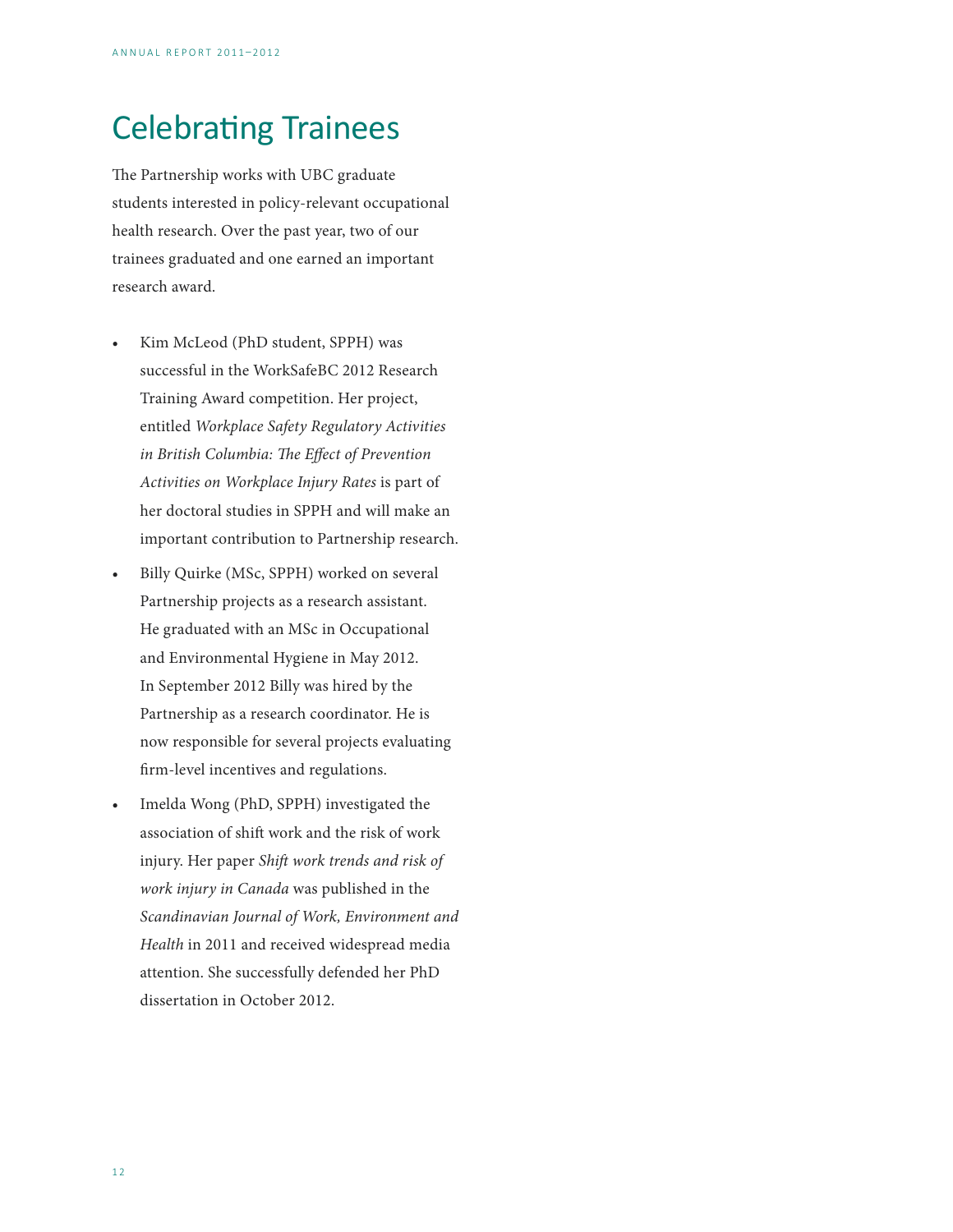# <span id="page-14-0"></span>Evaluating the effect of prevention activities: Q and A with doctoral student Kim McLeod

SPPH doctoral student and Partnership trainee Kim McLeod is embarking on a project entitled *Workplace Safety Regulatory Activities in British Columbia: The Effect of Prevention Activities on Workplace Injury Rates.*

## *Q. What is the problem to be solved and how will the research attempt to solve the problem?*

*A.* WorkSafeBC expends resources on prevention activities, such as inspections, education, and consultations, to prevent injuries, but has little BC-specific information on how effective these activities are. This project will investigate how injury rates at a workplace change due to the interventions of prevention activities, including inspections, orders and other punitive measures, but also more cooperative forms of prevention activity such as consultations and education, that may be taken to remedy compliance issues. The study will provide information on the following policy questions:

- How effective are prevention activities at reducing workplace injuries?
- What are the most effective prevention activities?
- Which types of firms respond to which types of prevention activities?

#### *Q. How will the research be done?*

*A.* The research will use longitudinal WorkSafeBC firm level data to examine the effect of various prevention activities on injury rates. In addition, this study will delve further into this question by



attempting to explain what motivates firms to comply with regulation according to their response to inspection and enforcement activities, and identifying the types of firms that respond best to each type of prevention activity.

## *Q. Why is the research important and how does the research support WorkSafeBC's mandate?*

*A.* This project has direct relevance to WorkSafeBC. There has been a recent increase in enforcement activity in BC—the evidence from this study will provide evidence to justify these types of decisions and inform future prevention policies. This study will be the first to examine the effectiveness of inspections and orders in BC. It will also be one of the first studies to examine more cooperative measures to promote compliance, such as education and consultations.

## *Q. How will we know if the research has been successful in solving the problem?*

*A.* A policy synthesis document will be created to ensure that the study goes beyond answering research questions and addresses policy concerns regarding prevention activities.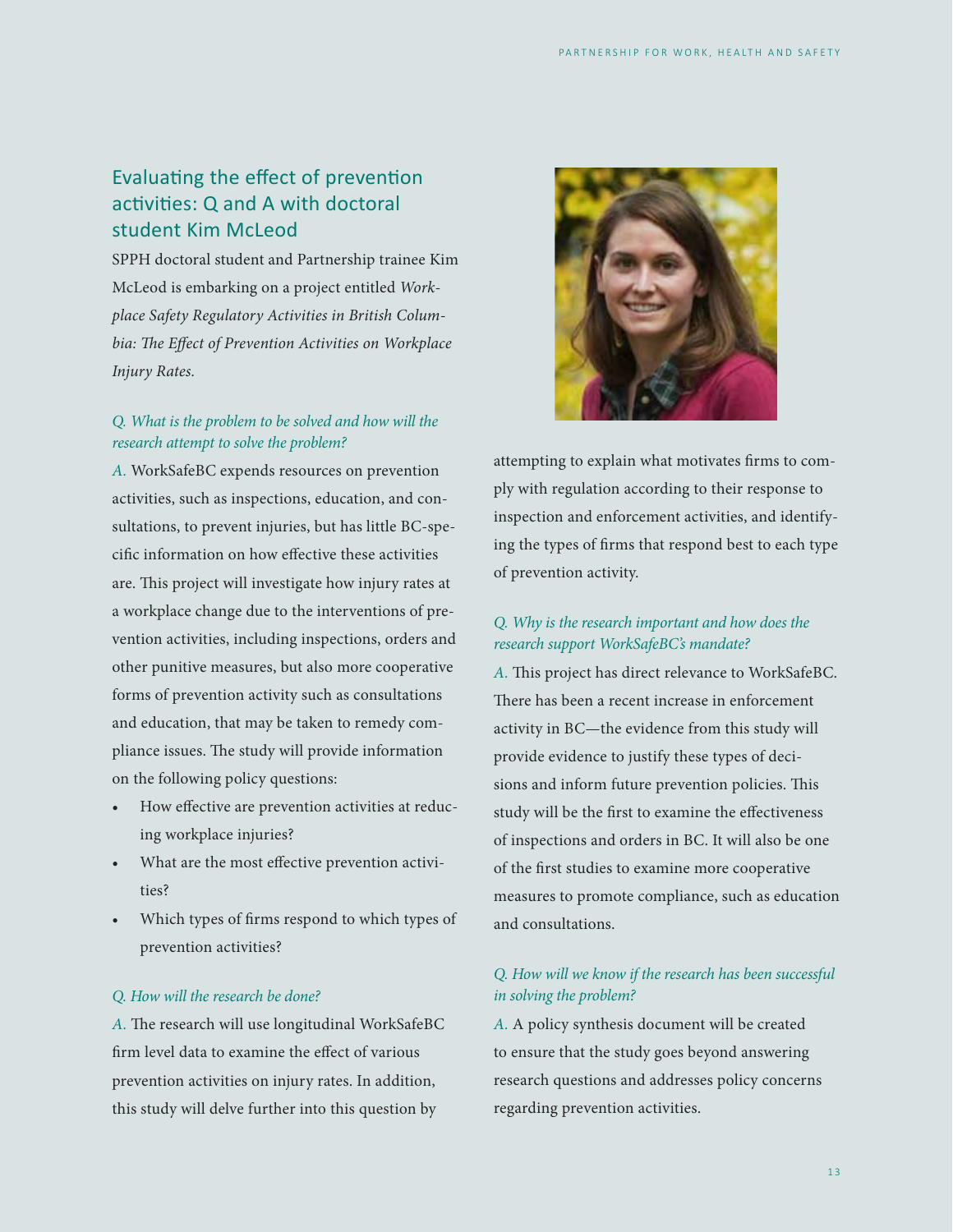# <span id="page-15-0"></span>Publications and Awards

# Published

- 1. Koehoorn M, Tamburic L, McLeod C, Lynd L, Kennedy S. Population-based surveillance of asthma among workers in British Columbia, Canada. *Chronic Diseases and Injuries in Canada.* (In press).
- 2. Fan J, McLeod C, Koehoorn M. Descriptive epidemiology of serious work-related injuries in British Columbia, Canada. *PLoS ONE*. 2012;7(6):e38750. Available from: http:// www.plosone.org/article/info:doi/10.1371/ journal.pone.0038750

## In preparation

- 1. Hurrell A, Demers P, Marino S, McLeod C, Pomaki G, Koehoorn M. Seeking compensation for mesothelioma: A qualitative study of individuals with mesothelioma, their family members and physicians. In Preparation. 2012.
- 2. McLeod C, Koehoorn M, Tamburic I, Demers P. Evaluation of a physician letter to increase awareness of workers' compensation benefits for individuals with mesothelioma. In Preparation. 2012.
- 3. McLeod C, Mooney D, Xu F, Peters C, Koehoorn M, Demers P. Geographic variation of pneumoconiosis in British Columbia. In Preparation. 2012.

4. Sarkany D, McLeod C, Lyons K, Davies H, Koehoorn M. Safe work certification: risk of injury for loggers certified by a grandfathering process. In Preparation to Submit to the *Scandinavian Journal of Work, Environment & Health*. 2012.

# Presentations (peer-reviewed, oral)

- 1. Koehoorn M, Fan J, McLeod C. Gender/ sex differences in disability duration for work-related injury and illness. Advancing Excellence in Gender, Sex and Health Research: CIHR Institute of Gender and Health. Montreal, QC; 2012 Oct 29.
- 2. Koehoorn M. Asbestos-related diseases and workers' compensation. Occupational and Environmental Medical Association of Canada Annual Scientific Conference. Vancouver, BC; 2012 Oct 1. Available from: http://pwhs.ubc.ca/files/2012/10/Asbestospresentation-OEMAC-2012.pdf
- 3. Koehoorn M. How do I love data… Let me count the ways: Using existing databases for work and health research. Canadian Association for Research on Work and Health. Vancouver, BC; 2012 Jun 1. Available from: http://pwhs.ubc.ca/files/2012/06/ Keynote-CARWH-2012.pdf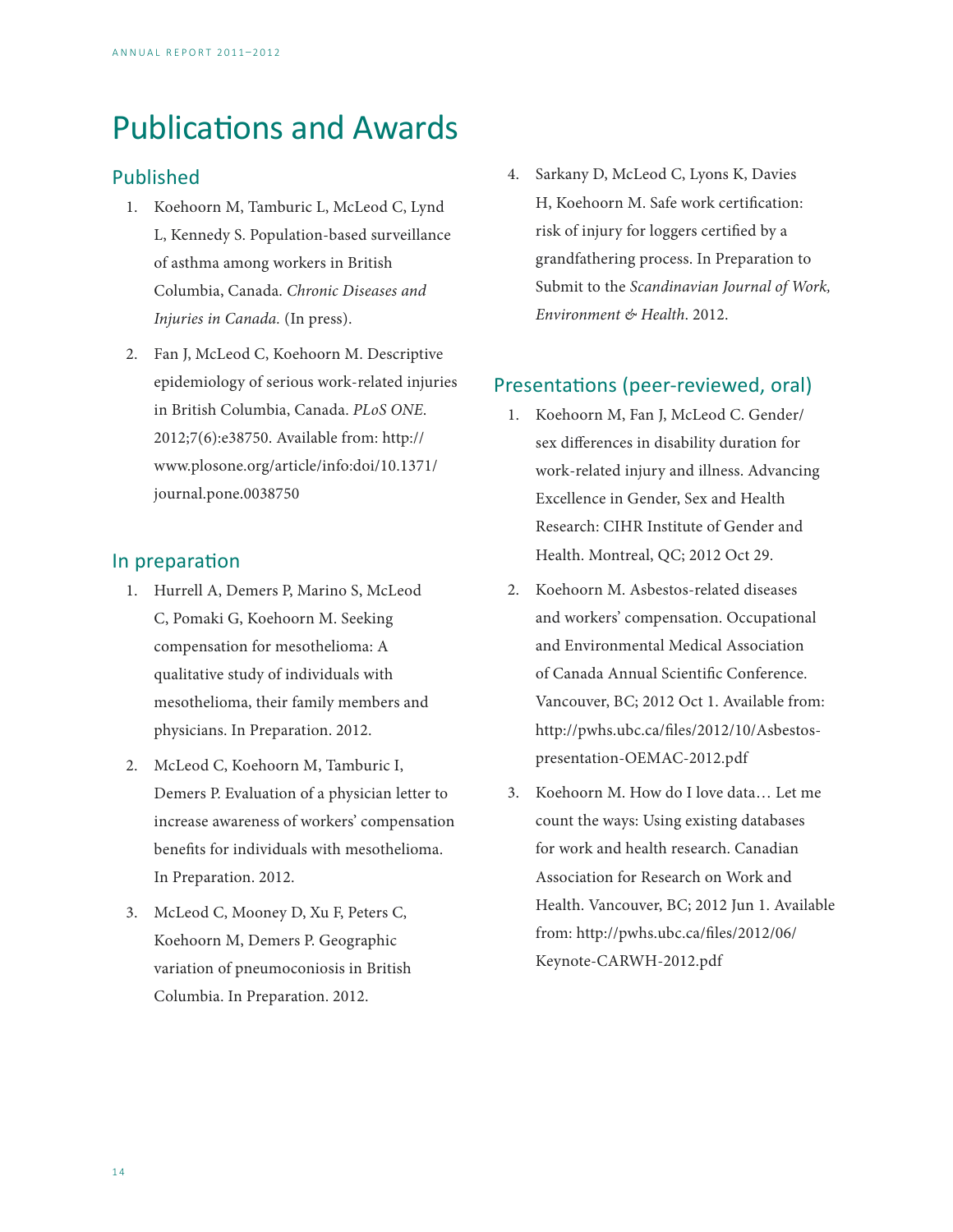- 4. Koehoorn M, Fan J, McLeod C. Gender and duration of workers' compensation claims. Canadian Association for Research on Work and Health. Vancouver, BC; 2012 Jun 1. Available from: http://pwhs.ubc. ca/files/2012/06/Gender-presentation-CARWH-2012.pdf
- 5. Koehoorn M, Hurrell A, Marino S, Lee C, Pomaki G, McLeod C. Seeking compensation for mesothelioma: Investigating why individuals do or do not seek workers' compensation benefits in British Columbia. Canadian Association for Research on Work and Health. Vancouver, BC; 2012 Jun 1.
- 6. McLeod C, Tamburic L, Peters C, Demers P, Koehoorn M. Wood dust related cancers in British Columbia, 1985-2008. Canadian Association for Research on Work and Health. Vancouver, BC; 2012 Jun 1.
- 7. Mustard CA, Chambers A, McLeod C, Bielecky A, Smith PM. Comparison of data sources for the surveillance of work injury. Canadian Association for Research on Work and Health. Vancouver, BC; 2012 Jun 1.
- 8. Peters CE, McLeod CB, Demers PA. Creating a job exposure matrix (JEM) for wood dust using CAREX Canada data. Canadian Association for Research on Work and Health. Vancouver, BC; 2012 Jun 1.
- 9. Amick B, Collie A, Mustard C, McLeod C, Etches J. Symposium: Challenges and opportunities in cross-jurisdictional comparative research. Canadian Association for Research on Work and Health. Vancouver, BC; 2012 Jun 1.
- 10. McLeod C, Fan J, Koehoorn M. Age and gender correlates of serious work-related injuries in British Columbia, Canada. 30th International Congress on Occupational Health. Cancun, MX; 2012 Mar 22. Available from: http://icoh.confex.com/icoh/2012/ webprogram/Paper7639.html
- 11. Sarkany D, McLeod C, Davies H, Lyons K, Koehoorn M. Risk of work injury before and after safe work practice certification for manual tree fallers in British Columbia, Canada. 30th International Congress on Occupational Health. Cancun, MX; 2012 Mar 21. Available from: http://pwhs.ubc.ca/ files/2012/04/Faller-poster-ICOH-2012.pdf
- 12. Koehoorn M. Asbestos-related disease and workers' compensation. Canadian Lung Cancer Conference 2012. Vancouver, BC; 2012 Jan 26.
- 13. Demers P, McLeod C, McLeod K, Staynor L, Koehoorn M. Assessing the burden of asbestos-related lung cancer: Evidence synthesis from case-control and cohort studies. American Public Health Association Annual Meeting. Washington, DC; 2011 Nov 2. Available from: https://apha.confex.com/ apha/139am/webprogram/Paper250134.html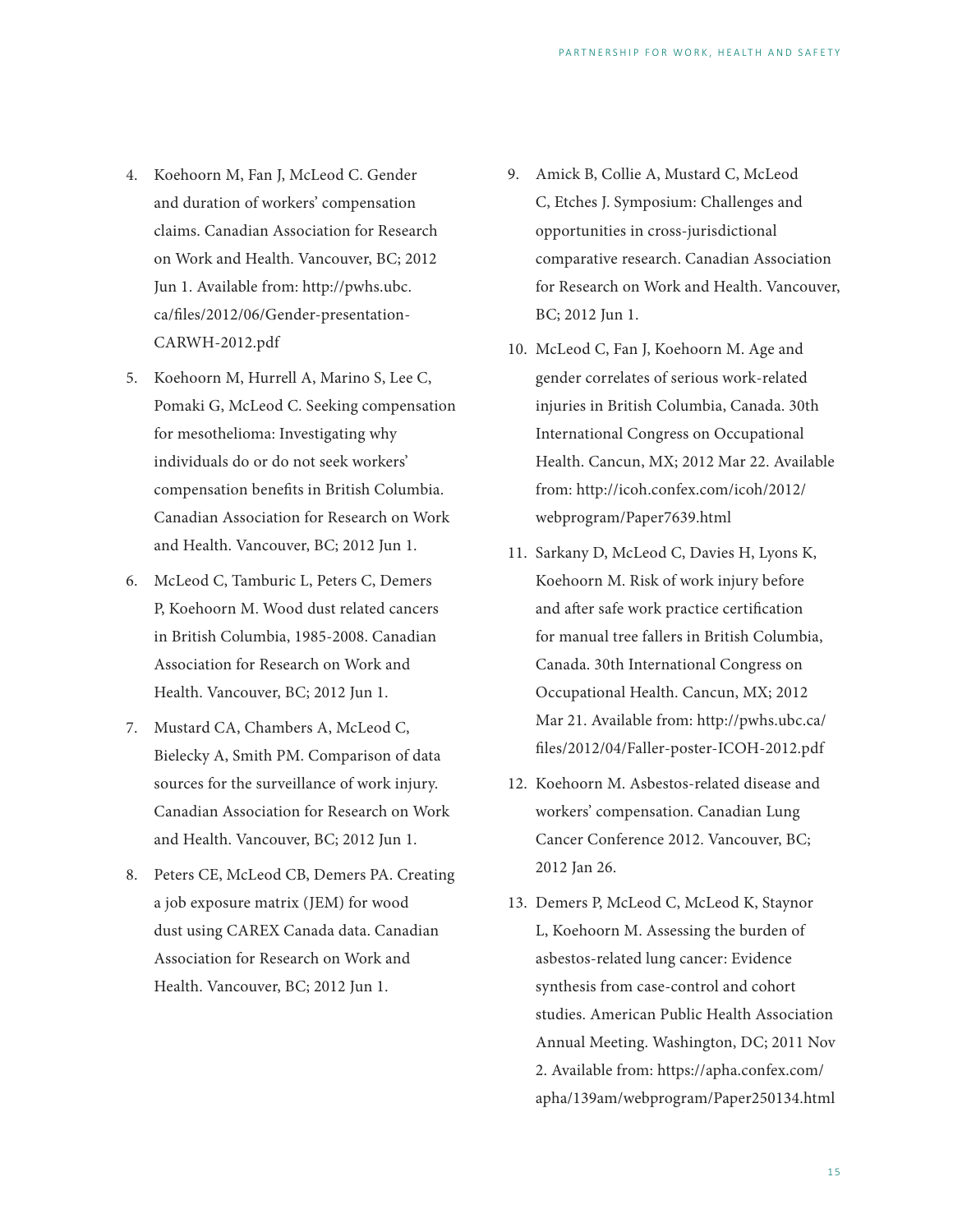## <span id="page-17-0"></span>Presentations to stakeholders

- 1. McLeod C. Key performance indicators, research evidence and the Safety Charter Initative. FIOSA-MIOSA BC Safety Charter Annual Roundtable Event. Vancouver, BC; 2012 Nov 29. Available from: http:// pwhs.ubc.ca/files/2012/11/Safety-Charter-Presentation-Nov-28-2012.pdf
- 2. McLeod C, Sarkany D, Koehoorn M, Davies H, Lyons K. Evaluating OHS interventions: The case study of BC's Faller Certification Program. BC Forest Safety Council. Nanaimo, BC; 2011 Nov 24. Available from: http://pwhs.ubc.ca/files/2012/04/BC-Forest-Safety-Council-Presentation.pdf

# Awards held by partnership investigators and students during 2011-2012

| <b>Granting agency</b>                          | Subject                                                          | Total \$                                                      | Year        | Awarded to        |
|-------------------------------------------------|------------------------------------------------------------------|---------------------------------------------------------------|-------------|-------------------|
| WorkSafeBC                                      | The effect of prevention activities<br>on workplace injury rates | \$45,000                                                      | $2012 - 14$ | Kim McLeod        |
| Michael Smith Foundation<br>for Health Research | Health and the work<br>environment                               | \$500,000 (\$250,000<br>supporting Partner-<br>ship research) | $2007 - 12$ | Mieke<br>Koehoorn |

# Grants held during 2011-2012

| Granting<br>agency                                | Subject                                                                                                                                                   | Total \$  | Year        | Principal<br>investigator          | Co-investigator(s)                                   |
|---------------------------------------------------|-----------------------------------------------------------------------------------------------------------------------------------------------------------|-----------|-------------|------------------------------------|------------------------------------------------------|
| Workers<br>Compensa-<br>tion Board of<br>Manitoba | A comparative analysis of work-<br>related injuries and long duration<br>claims in three Canadian provinces                                               | \$199,246 | $2013 - 15$ | Chris McLeod,<br>Mieke<br>Koehoorn | C Mustard, B Amick,<br>A Kraut, S Hogg-<br>Johnson   |
| Canadian<br>Institutes<br>of Health<br>Research   | Gender, sex and work injury, illness<br>and disability                                                                                                    | \$436,884 | $2012 - 15$ | Mieke<br>Koehoorn                  | C Mcleod, K Lippel,<br>S Hogg-Johnson                |
| WorkSafeBC                                        | Seeking compensation for meso-<br>thelioma: Investigating why indi-<br>viduals do or do not seek workers'<br>compensation benefits in British<br>Columbia | \$50,000  | $2011 - 12$ | Mieke<br>Koehoorn                  | G Pomaki,<br>C McLeod, C Lee,<br>P Demers, C Hurrell |
| WorkSafeBC                                        | Workplace fatal and serious inju-<br>ries in British Columbia: compari-<br>son of case ascertainment across<br>data sources                               | \$100,510 | $2010 - 12$ | Mieke<br>Koehoorn                  | C McLeod,<br>P Demers,<br>H Alamgir                  |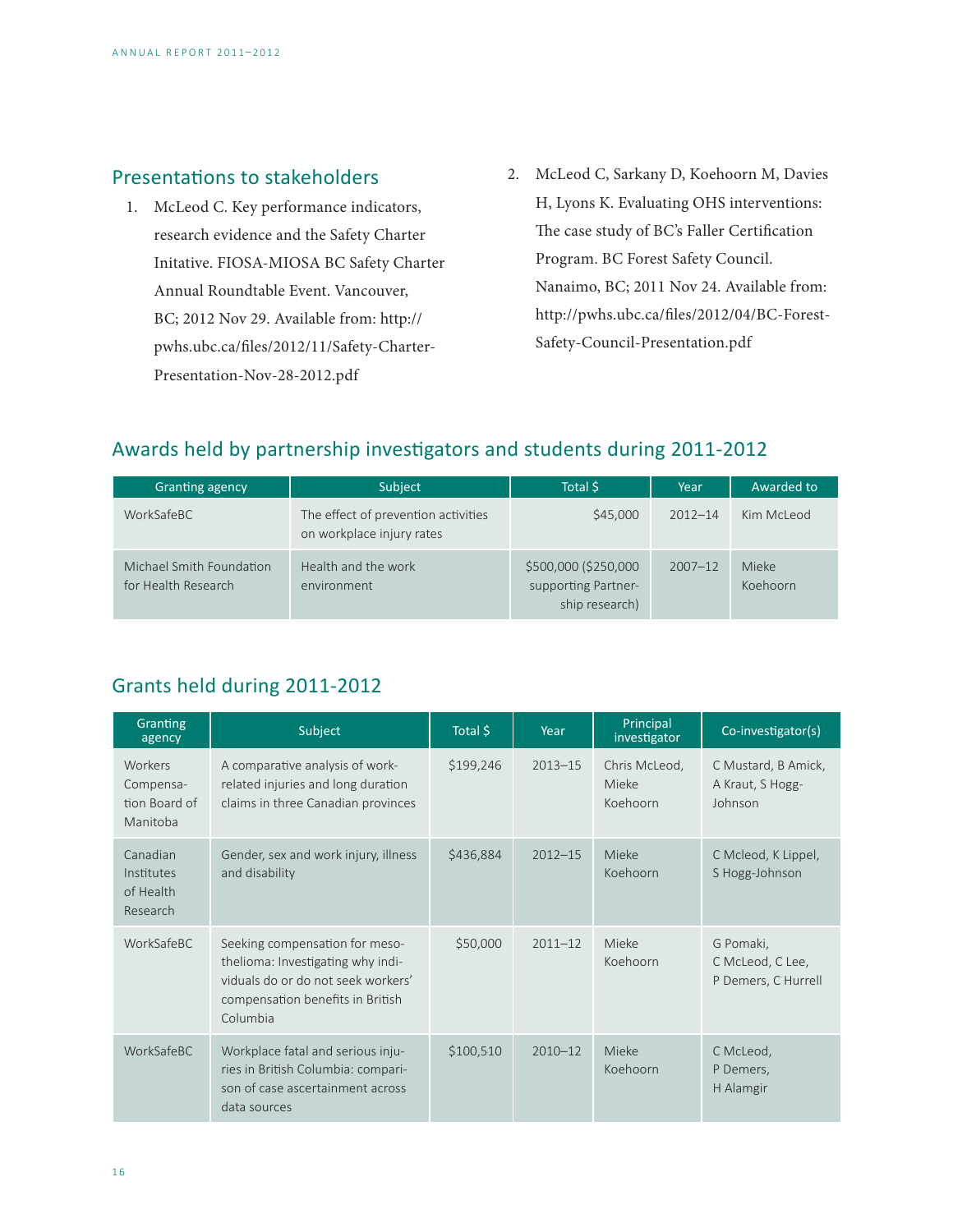| Granting<br>agency | Subject                                                                                                                                                                           | Total \$  | Year    | Principal<br>investigator | Co-investigator(s)                                                 |
|--------------------|-----------------------------------------------------------------------------------------------------------------------------------------------------------------------------------|-----------|---------|---------------------------|--------------------------------------------------------------------|
| WorkSafeBC         | Association of past hysterectomy<br>with low back injury: A retrospec-<br>tive study of direct healthcare<br>workers                                                              | \$30,000  | 2011-12 | Mieke<br>Koehoorn         | C Backman,<br>L Lochhead                                           |
| WorkSafeBC         | Early opioid prescriptions for work-<br>related musculoskeletal disorders<br>of the back: Understanding utiliza-<br>tion patterns, determinants, and<br>impact on work disability | \$64,855  | 2011-13 | Sheilah Hogg-<br>Johnson  | N Carnide,<br>A Furlan,<br>M Koehoorn                              |
| WorkSafeBC         | Assessment of beryllium disease<br>risk in pre-selected BC industries                                                                                                             | \$294,268 | 2010-12 | Tim Takaro                | P Demers,<br>M Koehoorn,<br>L Maier,<br>M Van Dyke                 |
| WorkSafeBC         | A comparative analysis of the<br>occupational health and safety<br>incentives of workers' compensa-<br>tion premium Setting in British<br>Columbia and Ontario                    | \$201,342 | 2009-11 | Emile Tompa               | C Mustard,<br>C McLeod,<br>I Moore                                 |
| <b>WorkSafeBC</b>  | Examining determinants and con-<br>sequences of work injuries among<br>older workers                                                                                              | \$225,000 | 2009-11 | Peter Smith               | M Koehoorn,<br>C McLeod,<br>C Mustard,<br>D Beaton and 5<br>others |
| WorkSafeBC         | Examining trends in the incidence<br>and cost of workers' compensation<br>claims in the Ontario and British<br>Columbia long-term care sectors<br>1998-2007                       | \$327,500 | 2008-11 | Cameron<br>Mustard        | M Koehoorn,<br>C McLeod,<br>P Smith, E Tompa                       |

# <span id="page-18-0"></span>Partnership affiliated grants during 2011-2012